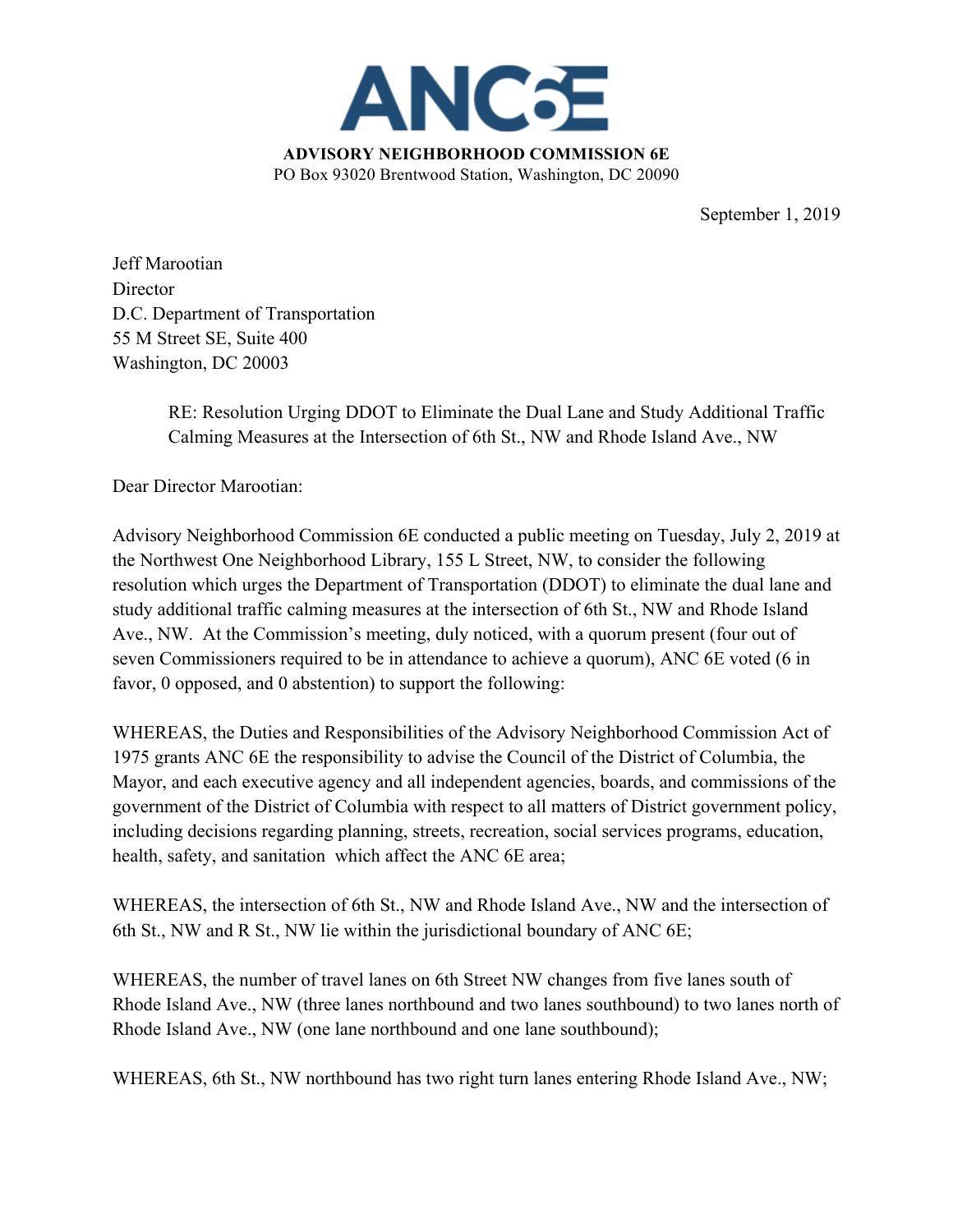WHEREAS, intersections with dual turn lanes create multiple points of conflict between motor vehicles and pedestrians, which elevates the stress of pedestrians crossing at the signalized crosswalk and increases the risk of motor vehicle crashes with pedestrians;

WHEREAS, the hazard created by the dual turn lane at the intersection of 6th St., NW and Rhode Island Ave., NW is compounded by a number of additional factors, including:

- The wide angle of the turn onto Rhode Island Ave., NW;
- The short length of the block of 6th St., NW between R St., NW and Rhode Island Ave., NW;
- The change in traffic pattern on 6th St., NW from south of Rhode Island Ave., NW to north of Rhode Island Ave., NW; and
- The frequent speeding of motor vehicles on Rhode Island Ave., NW.

WHEREAS, in March 2018, DDOT committed to eliminating dual turn lanes at 36 intersections in the District, including at the intersection of 6th St., NW and Rhode Island Ave.,  $NW<sub>i</sub>$ <sup>1</sup>

WHEREAS, over 15 months have passed since DDOT announced its plan to eliminate dual turn lanes at the intersection of 6th St., NW and Rhode Island Ave., NW, but as of the date of this resolution, DDOT has taken no action to eliminate the dual turn lanes,

WHEREAS, additional safety improvements are needed slow turning speeds, reduce conflict between motor vehicles and pedestrians, and improve the safety of the intersection of 6th Street NW and Rhode Island Ave., NW;

WHEREAS, Mayor Muriel Bowser and DDOT have committed to the principles of Vision Zero with the objective of eliminating traffic fatalities and serious injuries by 2024 through the more effective use of data, education, enforcement, and engineering, and

WHEREAS, the District of Columbia Move DC policy is to have safer and more vibrant streets and neighborhoods.

THEREFORE, BE IT RESOLVED that ANC 6E urges DDOT to eliminate the dual turn lanes at the intersection of 6th St., NW and Rhode Island Ave., NW;

BE IT FURTHER RESOLVED that ANC 6E also urges DDOT to study feasibility additional traffic calming measures for the intersection of 6th St., NW and Rhode Island Ave., NW, such as bulb outs, turn hardening, and lane reconfigurations;

<sup>1</sup> *See*: https://ddot.dc.gov/page/intersections-dual-turn-lanes